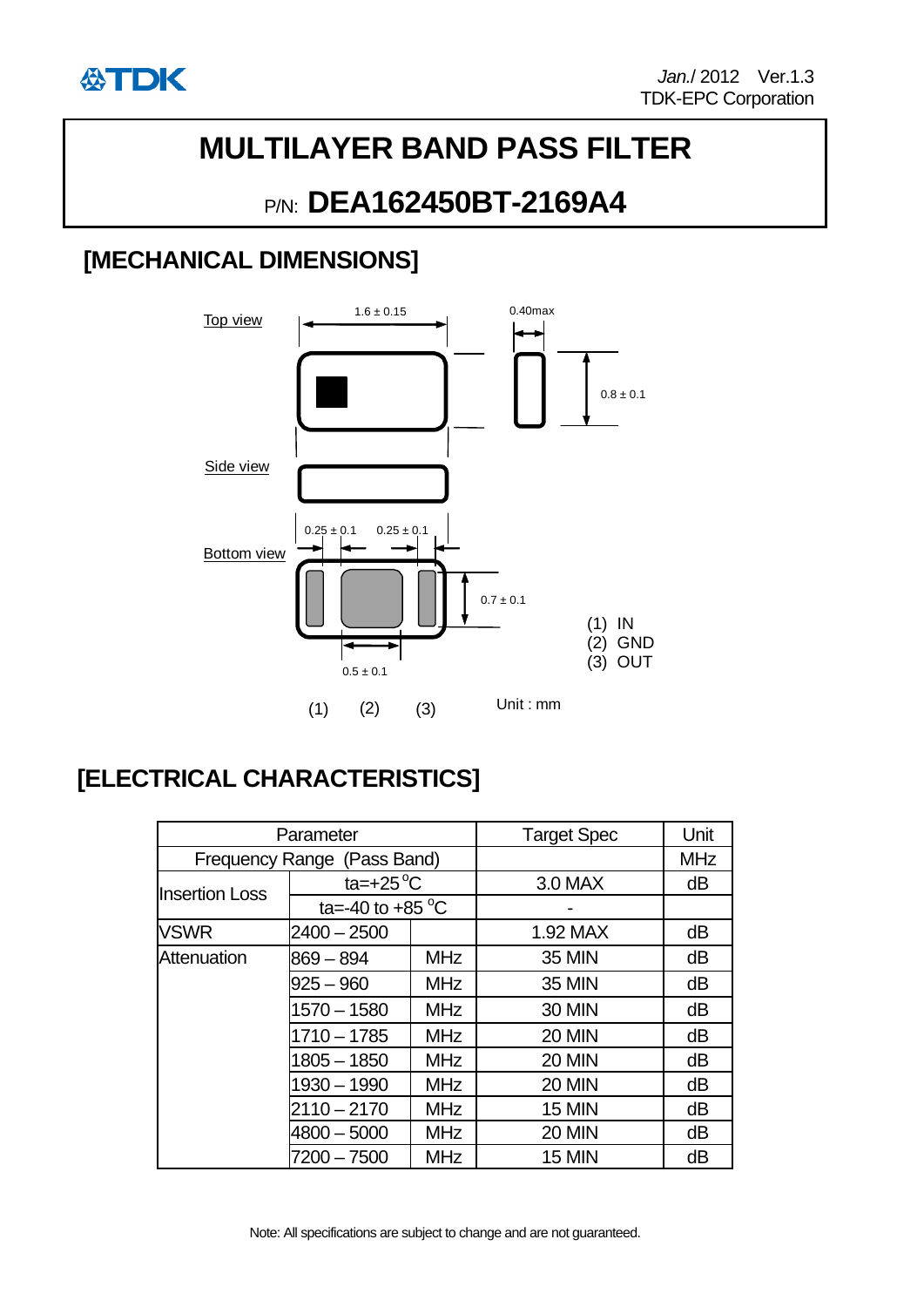

#### **[TEMPERATURE RANGE]**

| Storage Temperature          | $-40 \sim +85$ °C |  |
|------------------------------|-------------------|--|
| <b>Operation Temperature</b> | $-40 \sim +85$ °C |  |

### **[FREQUENCY CHARACTERISTICS]**



#### **[RECOMMENDED LAND PATTERN]**